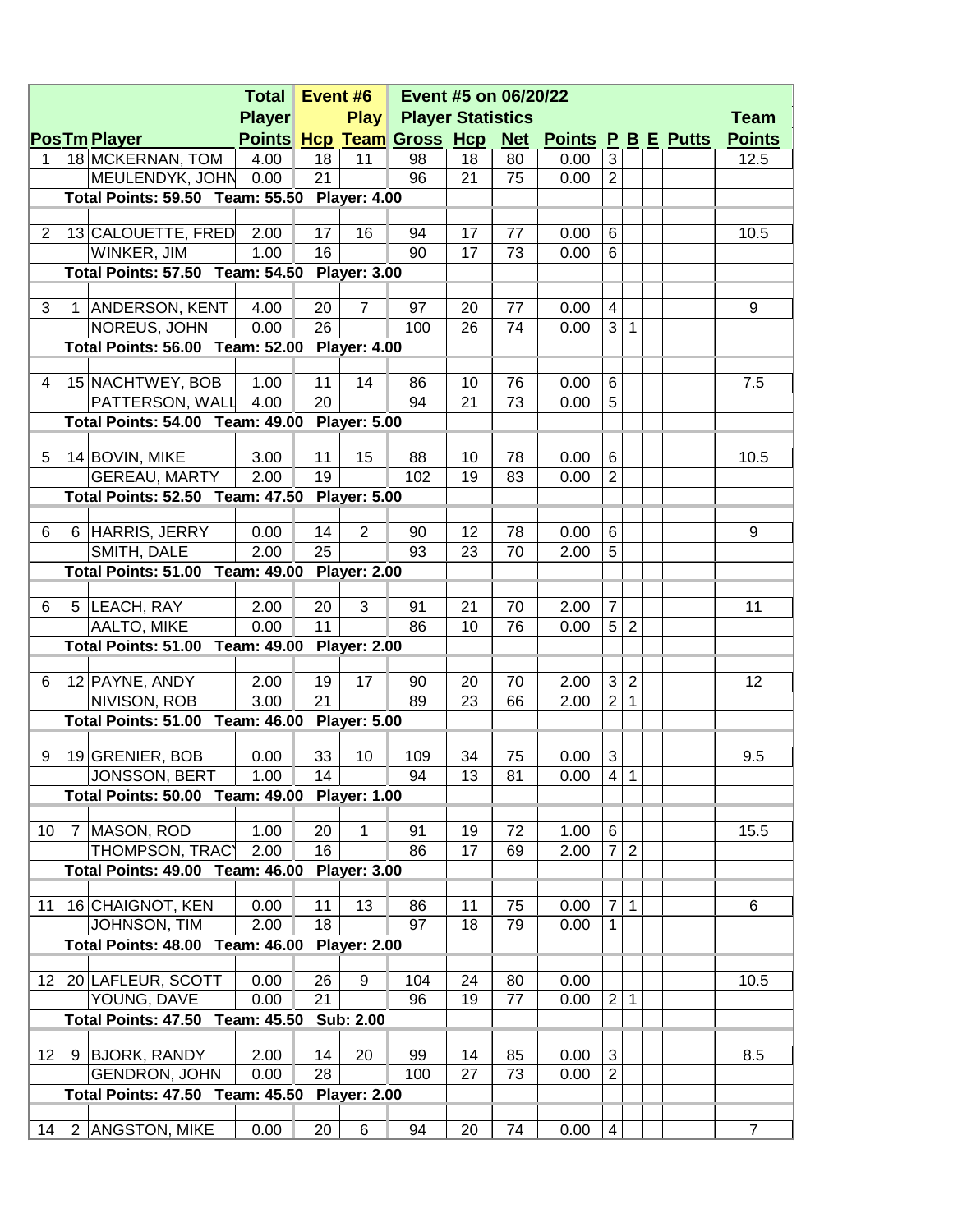|                   |   | MOSSING, GREG                                          | 0.00         | 16                   |    | 91  | 14             | 77 | 0.00         | 6              | 1              |      |
|-------------------|---|--------------------------------------------------------|--------------|----------------------|----|-----|----------------|----|--------------|----------------|----------------|------|
|                   |   | Total Points: 46.50 Team: 46.50                        |              |                      |    |     |                |    |              |                |                |      |
|                   |   |                                                        |              |                      |    |     |                |    |              |                |                |      |
| 15                |   | 22 OZIMCOWSKI, DEN                                     | 0.00         | 6                    | 4  | F   | 6              | F  | 0.00         |                |                | 7.5  |
|                   |   | POE, DON                                               | 0.00         | 24                   |    | 97  | 22             | 75 | 0.00         | $\overline{2}$ |                |      |
|                   |   | <b>Total Points: 44.00 Team: 44.00</b>                 |              |                      |    |     |                |    |              |                |                |      |
|                   |   |                                                        |              |                      |    |     |                |    |              |                |                |      |
| 16                | 8 | COPPOCK, CLIFF                                         | 0.00         | 28                   | 21 | 114 | 26             | 88 | 0.00         | 1              |                | 7.5  |
|                   |   | ROYER, GARY                                            | 2.00         | 22                   |    | 103 | 22             | 81 | 0.00         | $\overline{2}$ |                |      |
|                   |   | Total Points: 42.50 Team: 38.50 Player: 2.00 Sub: 2.00 |              |                      |    |     |                |    |              |                |                |      |
|                   |   |                                                        |              |                      |    |     |                |    |              |                |                |      |
| 17                |   | 17 MOREAU, JEFF                                        | 0.00         | 30                   | 12 | 114 | 28             | 86 | 0.00         |                |                | 6.5  |
|                   |   | COPPOCK, DAN                                           | 0.00         | 35                   |    | 110 | 34             | 76 | 0.00         |                |                |      |
|                   |   | Total Points: 41.50 Team: 41.50                        |              |                      |    |     |                |    |              |                |                |      |
|                   |   |                                                        |              |                      |    |     |                |    |              |                |                |      |
| 18                |   | 11 TOUSIGNEAU, TOM                                     | 2.00         | 14                   | 18 | 87  | 14             | 73 | 0.00         | 5              | 1              | 11.5 |
|                   |   | WATSON, TOM                                            | 0.00         | 21                   |    | 95  | 21             | 74 | 0.00         | 4              |                |      |
|                   |   | Total Points: 41.00 Team: 39.00 Player: 2.00           |              |                      |    |     |                |    |              |                |                |      |
|                   |   |                                                        |              |                      |    |     |                |    |              |                |                |      |
| 19                |   | 10 WEST, MARK                                          | 0.00         | 25                   | 19 | 113 | 23             | 90 | 0.00         |                |                | 5.5  |
|                   |   | <b>GAUTHIER, STEVE</b>                                 | 3.00         | $\overline{4}$       |    | 85  | $\overline{4}$ | 81 | 0.00         | $\overline{7}$ | 1              |      |
|                   |   | Total Points: 40.50 Team: 37.50 Player: 3.00           |              |                      |    |     |                |    |              |                |                |      |
| 19                |   | 21 CRETEN, DON                                         | 0.00         | 30                   | 8  | 106 | 29             | 77 | 0.00         | $\overline{2}$ |                | 2.5  |
|                   |   | <b>KREMERS, ROGER</b>                                  | 0.00         | 34                   |    | F   | 34             | F  | 0.00         |                |                |      |
|                   |   |                                                        |              |                      |    |     |                |    |              |                |                |      |
|                   |   | <b>Total Points: 40.50 Team: 40.50</b>                 |              |                      |    |     |                |    |              |                |                |      |
| 21                | 4 | <b>STROPICH, PETE</b>                                  | 0.00         | 16                   | 22 | 91  | 16             | 75 | 0.00         | 5              |                | 9    |
|                   |   | DAVISON, BOB                                           | 0.00         | 14                   |    | 88  | 12             | 76 | 0.00         | 6              |                |      |
|                   |   | Total Points: 35.50 Team: 35.50                        |              |                      |    |     |                |    |              |                |                |      |
|                   |   |                                                        |              |                      |    |     |                |    |              |                |                |      |
| 22                | 3 | TREKAS, LARRY                                          | 0.00         | 17                   | 5  | 92  | 15             | 77 | 0.00         | $\overline{2}$ | 1              | 9    |
|                   |   | TREKAS, RON                                            | 0.00         | 17                   |    | 94  | 15             | 79 | 0.00         | $\overline{2}$ | $\overline{2}$ |      |
|                   |   | <b>Total Points: 26.00 Team: 26.00</b>                 |              |                      |    |     |                |    |              |                |                |      |
|                   |   |                                                        |              |                      |    |     |                |    |              |                |                |      |
|                   |   | <b>Substitutes</b>                                     |              |                      |    |     |                |    |              |                |                |      |
| Sub <sub>6</sub>  |   | MCLAUGLIN, TOM                                         | 0.00         | 8                    |    |     | 8              |    | 0.00         |                |                |      |
| Sub7              |   | PATTERSON, WALL                                        | 0.00         | 22                   |    |     | 22             |    | 0.00         |                |                |      |
| Sub <sub>8</sub>  |   | PETERSON, MUD                                          | 0.00         | 13                   |    |     | 13             |    | 0.00         |                |                |      |
| Sub9              |   | POE, DON                                               | 0.00         | 22                   |    |     | 22             |    | 0.00         |                |                |      |
| Sub10             |   | <b>VALLIER, ERNIE</b>                                  | 0.00         | 17                   |    |     | 17             |    | 0.00         |                |                |      |
| Sub11             |   | Weber, Mark                                            | 2.00         | $\,$ 5 $\,$          |    |     | 5              |    | 0.00         |                |                |      |
| Sub <sub>12</sub> |   | <b>BRATONIA, JEFF</b>                                  | 0.00         | $\,6$                |    |     | 6              |    | 0.00         |                |                |      |
| Sub <sub>13</sub> |   | DEMAY, PETE                                            | 0.00         | 31                   |    |     | 31             |    | 0.00         |                |                |      |
| Sub <sub>14</sub> |   | Farrell, Chuck                                         | 0.00         | 22                   |    |     | 22             |    | 0.00         |                |                |      |
| Sub <sub>15</sub> |   | LAFLEUR, SCOTT                                         | 0.00         | 31                   |    |     | 31             |    | 0.00         |                |                |      |
|                   |   |                                                        |              |                      |    |     | 12             |    |              |                |                |      |
| Sub <sub>16</sub> |   | <b>WYKER, DICK</b><br>CARTWRIGHT, TER                  | 0.00<br>0.00 | 12<br>$\overline{2}$ |    |     | $\overline{2}$ |    | 0.00         |                |                |      |
| Sub <sub>17</sub> |   | <b>BUCKMILLER, BILL</b>                                | 0.00         | 27                   |    |     | 27             |    | 0.00<br>0.00 |                |                |      |
| Sub <sub>18</sub> |   |                                                        |              |                      |    |     |                |    |              |                |                |      |
| Sub <sub>19</sub> |   | Nagrinelli, Dan                                        | 0.00         | 9                    |    |     | 9              |    | 0.00         |                |                |      |
| Sub <sub>20</sub> |   | ROYER, GARY                                            | 0.00         | 22                   |    |     | 22             |    | 0.00         |                |                |      |
| Sub <sub>21</sub> |   | PLANTE, VINCE                                          | 0.00         | 23                   |    |     | 23             |    | 0.00         |                |                |      |
| Sub <sub>22</sub> |   | SETTER, HARVEY                                         | 0.00         | 28                   |    |     | 28             |    | 0.00         |                |                |      |
| Sub <sub>23</sub> |   | SPINDLER, ART                                          | 0.00         | 20                   |    |     | 20             |    | 0.00         |                |                |      |
| Sub <sub>24</sub> |   | YBARRA, ART                                            | 2.00         | 22                   |    |     | 22             |    | 0.00         |                |                |      |